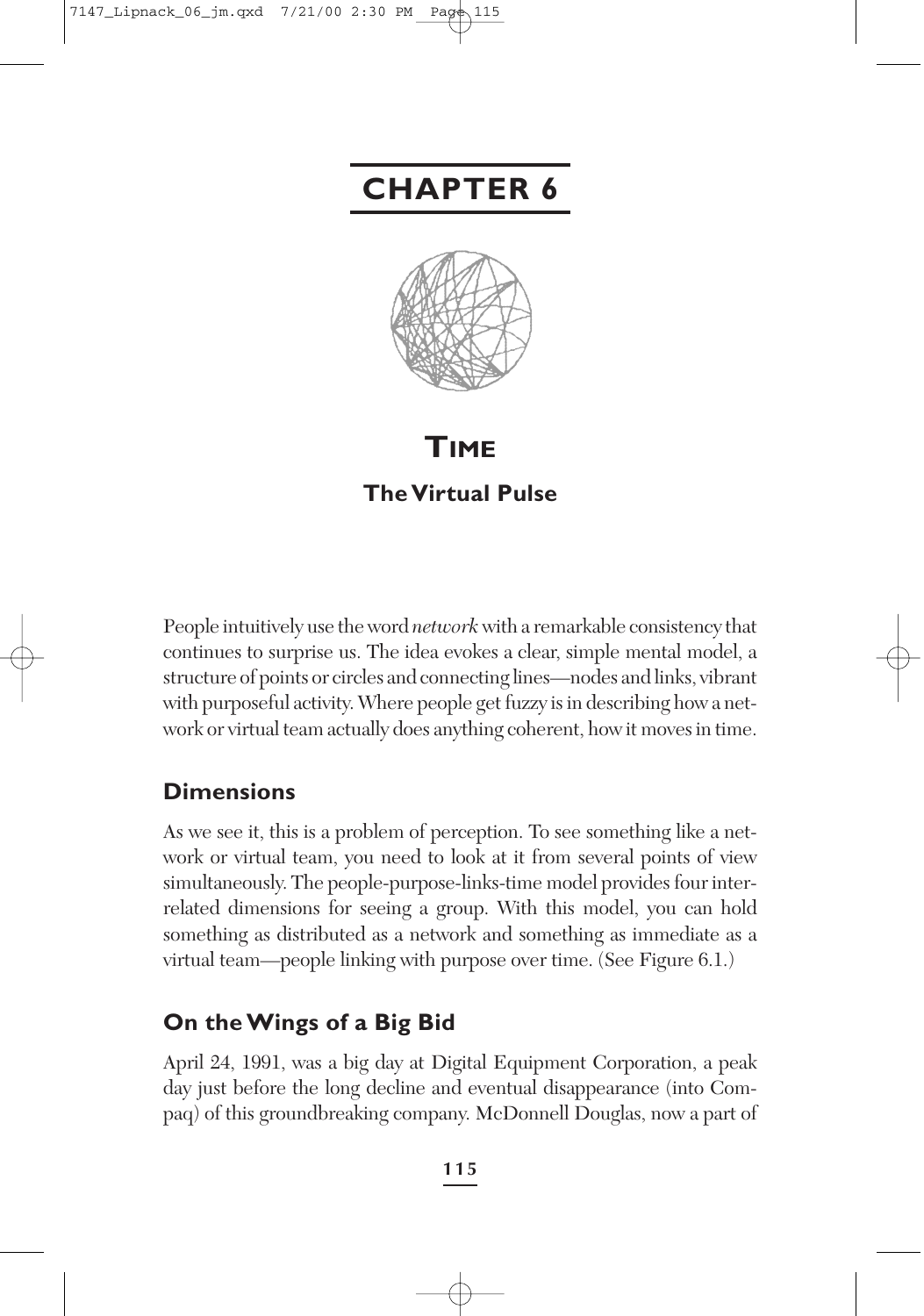

**Figure 6.1 Four-Dimension Model**

Boeing, chose Digital as one of two final bidders to become the computer systems integrator for its new commercial jumbo jet, the MD-12. To respond to this highly complex bid, Digital's core team of nine needed to expand to about 50 people—technical experts from across the company representing several dozen disciplines. To win, Digital had to rapidly create and make operational a team that would cross traditional boundaries.

A few days after Digital's selection as a finalist, the core team met to plan its next steps in Digital's Irvine, California, facility. Irvine is just a short ride south on Route 405 from Douglas Aircraft's Long Beach headquarters. The planning meeting was a raucous event, according to one participant. With phones ringing and people coming and going, the group still managed to churn out some of the essentials: a mission statement, a list of broad goals, a key-concepts graphic, and the invitation list for the second meeting a week later.

> *The group statement of purpose*—to win the MD-12 bid and prepare Digital to deliver on the contract—*expresses why the group wants to cooperate for mutual benefit.*

Two weeks later, the MD-12 Team numbered 30. It met in Irvine again to integrate new people, repeating the process the core group went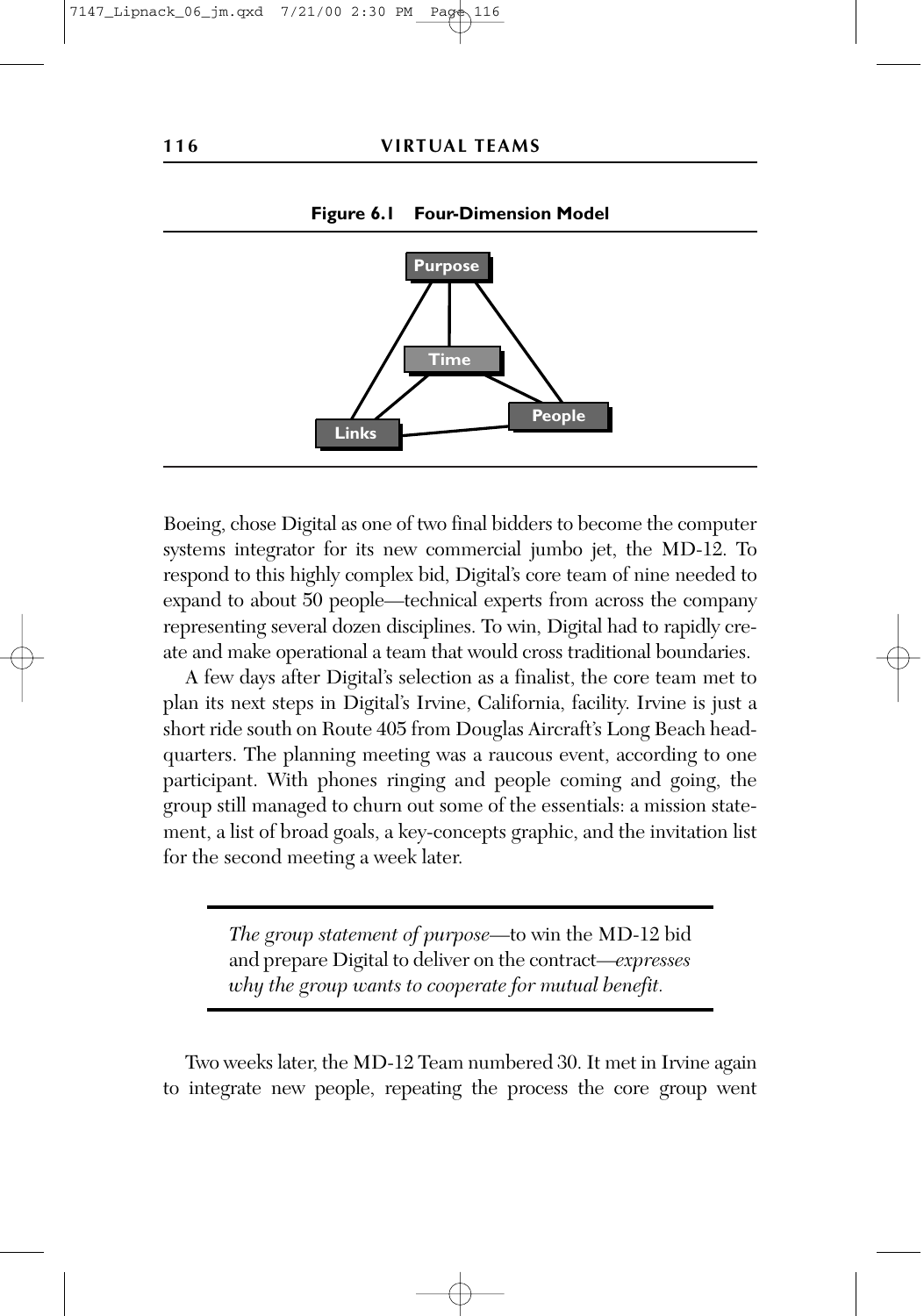through. The team reviewed the purpose, translated it into a clear set of goals, and began to assign tasks.

Ten days after that, a third planning meeting took place, this time in Massachusetts, near Digital's home base on the East Coast. Fifty people attended, representing engineering, manufacturing, and services. They reiterated all the aspects of the plan and subdivided into seven distinct Goal Teams. Each addressed a separate objective, each had its own leader, and each depended on people working together from different functions. Tasks were designed and assigned for each component part of the proposal to Douglas. Each Goal Team competed for management attention, organizational support, and allocation of overall resources, both within the team and with other parts of the corporation.

# *Down Select*

As a close-to-the-customer salesman, Paul Beltis brought Digital the MD-12 project. As a longtime vendor to Douglas, Beltis invested in personal relationships and chance encounters at the customer site. Eventually, he detected the early signs of a new program that in time would need a systems integrator. *Systems integrators* tie together the disparate parts of an organization's computer installations. Since at that time, in the early 1990s, most companies bought their computer systems without much planning, it was a huge market.

Douglas did not list Digital as one of the original companies invited to bid on the program, which included IBM, Hewlett-Packard, Andersen Consulting, Computer Sciences Corporation, and Electronic Data Systems. Digital won its spot when a few of its people, including Ulf Fagerquist, a very senior and experienced executive, participated in Douglas's six-week MD-12 brainstorming session in summer 1990.

During that session, Digital positioned itself as understanding the *process* of product development. The building of the MD-12, with its complex partner/investor arrangement—each major supplier would invest its portion of the plane, including the engines, the wings, and the fuselage—was less an engineering and manufacturing issue than it was a process one. Digital's central message to Douglas was simple: "Integrate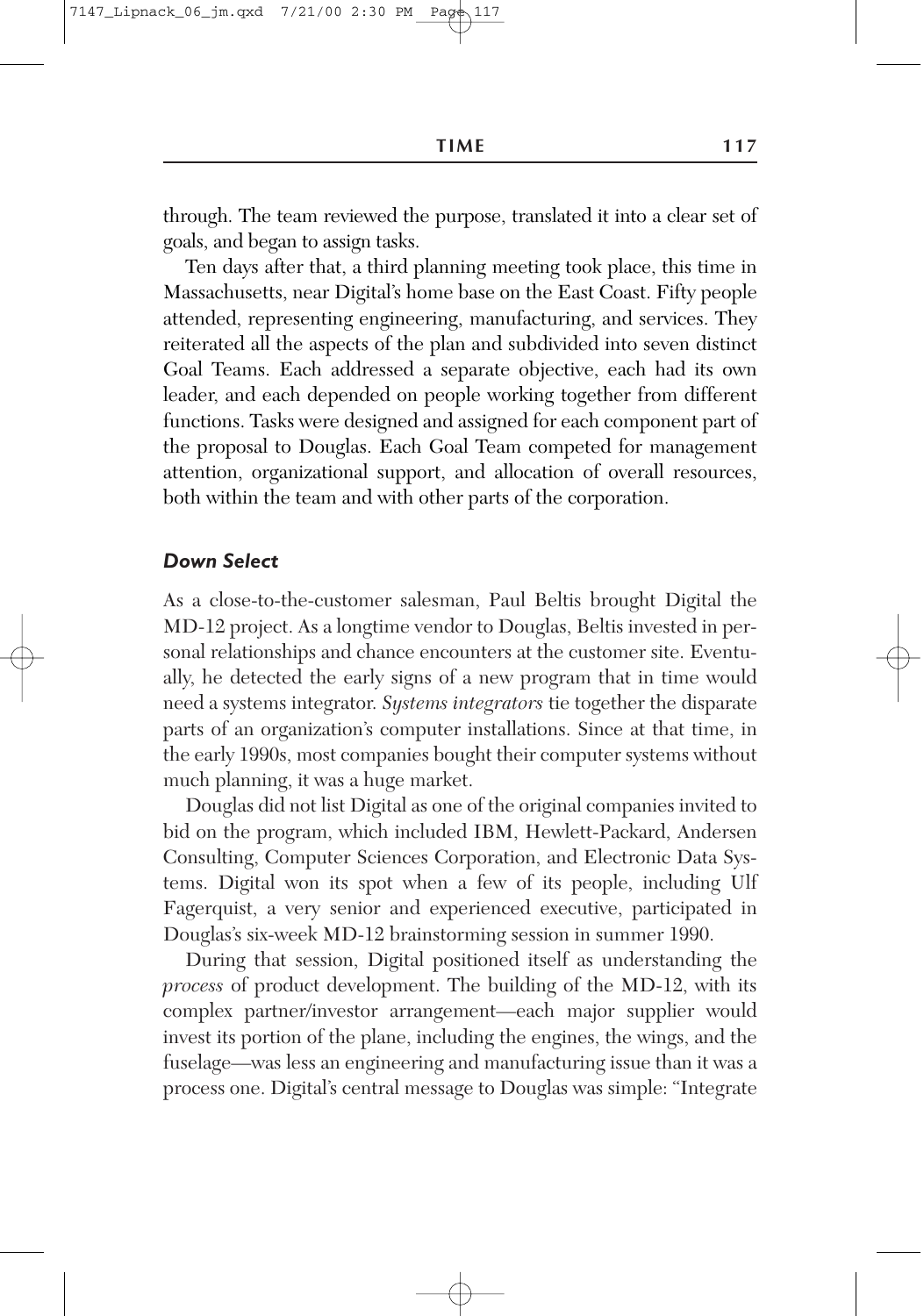process and product," which Digital held to through the down-select process and its final bid.

Why did Digital make the final bid round, when it didn't even qualify for the first round? It sponsored a key customer event. In mid-March 1991, Digital facilitated and hosted a three-day meeting for the senior Douglas MD-12 executives in Digital's Irvine facilities. Under preparation for months, and delayed several times, the MD-12 general managers' meeting finally took place just as Douglas named a new MD-12 program manager. The meeting included his boss, the vice president charged with new product development. In this ideal, though intense, session, the importance of attention to process demonstrated its power in the team's development. Our role at this event and in the resulting MD-12 project was that of process consultants.

# *Three-Day Plane*

The executive conference room was packed. There were 10 general managers from Douglas and six people from Digital, along with some laptops, an electronic whiteboard, a poster maker, and numerous dignitaries floating in and out.

With more than 200 years of plane-building experience in the room, the group devoted its first day to establishing purpose. They agreed on a mission statement, strategies, key concepts, and common assumptions. Here, preparation was critical. For several months prior, a Digital management consultant worked these elements in interviews with the Douglas managers and their staffs. The two weeks before the meeting were particularly intense, and the group experienced considerable success in this part of the process.

During the next day and a half, the group sketched out two plans, one for the following four months and the other for the subsequent five years. They defined phases, listed tasks, roughed out the logic, and estimated times, some in detail. The Digital team captured all this information in real time, both with traditional notes, flipcharts, and the electronic whiteboard, as well as directly into word processing on laptops and into other computer modeling tools. The software tools not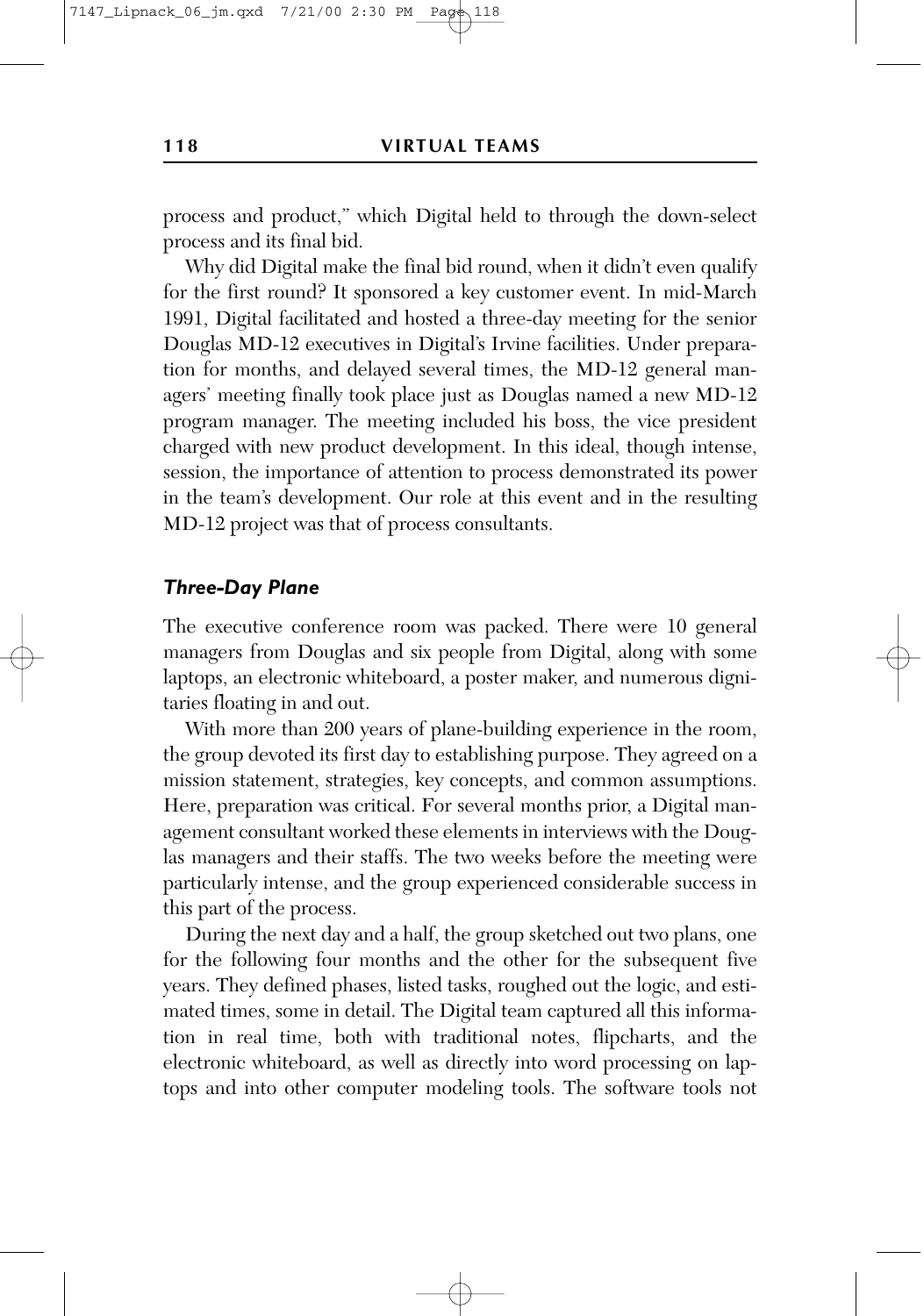only recorded the data, but processed it, too, generating several simultaneous views, including a schedule.

Because of the fast turnaround time, the group had its first view of the data within hours. It was able to revise its assumptions, enabling participants to see the effects of their changes. In 36 hours, they completed three iterations—run-throughs—of the short- and long-term MD-12 plans. By the end of the third day, the group began to make key decisions, as certain things become obvious even at the coarse level of detail.

This meeting reinforced Digital's message about the importance of process. While demonstrating its capabilities, it also obtained invaluable insight into the program. Significant personal relationships strengthened among people in the two companies, while Douglas benefited from a genuine service.

Six weeks later, Douglas selected Digital as one of two finalists. The other was EDS.

#### *Three-Week Bid*

Douglas formed technical evaluation teams to review the proposals. It assigned an official liaison person to the Digital team, whom Digital in turn invited to its team planning meetings. Douglas provided security badges and made offices available to all members of the Digital team; Digital then shifted its base of operations from Irvine to Long Beach. The aircraft company assured access to its people so that Digital could obtain the information it needed to propose solutions and make its bid. It sponsored tours of the MD-11 production facilities, its flagship plane. EDS enjoyed the same privileges.

At Digital, a handful of people suddenly found themselves riding atop a very big project, a systems integration bid two orders of magnitude larger than the average business in the area. When the game was over, it had become the "billion-dollar bid."

One day during the project, an MD-12 team member said, seemingly out of the blue, "158." His partner laughed. We were all standing in the Irvine hallway as a Digital employee from the United Kingdom walked by.

"158?" we asked.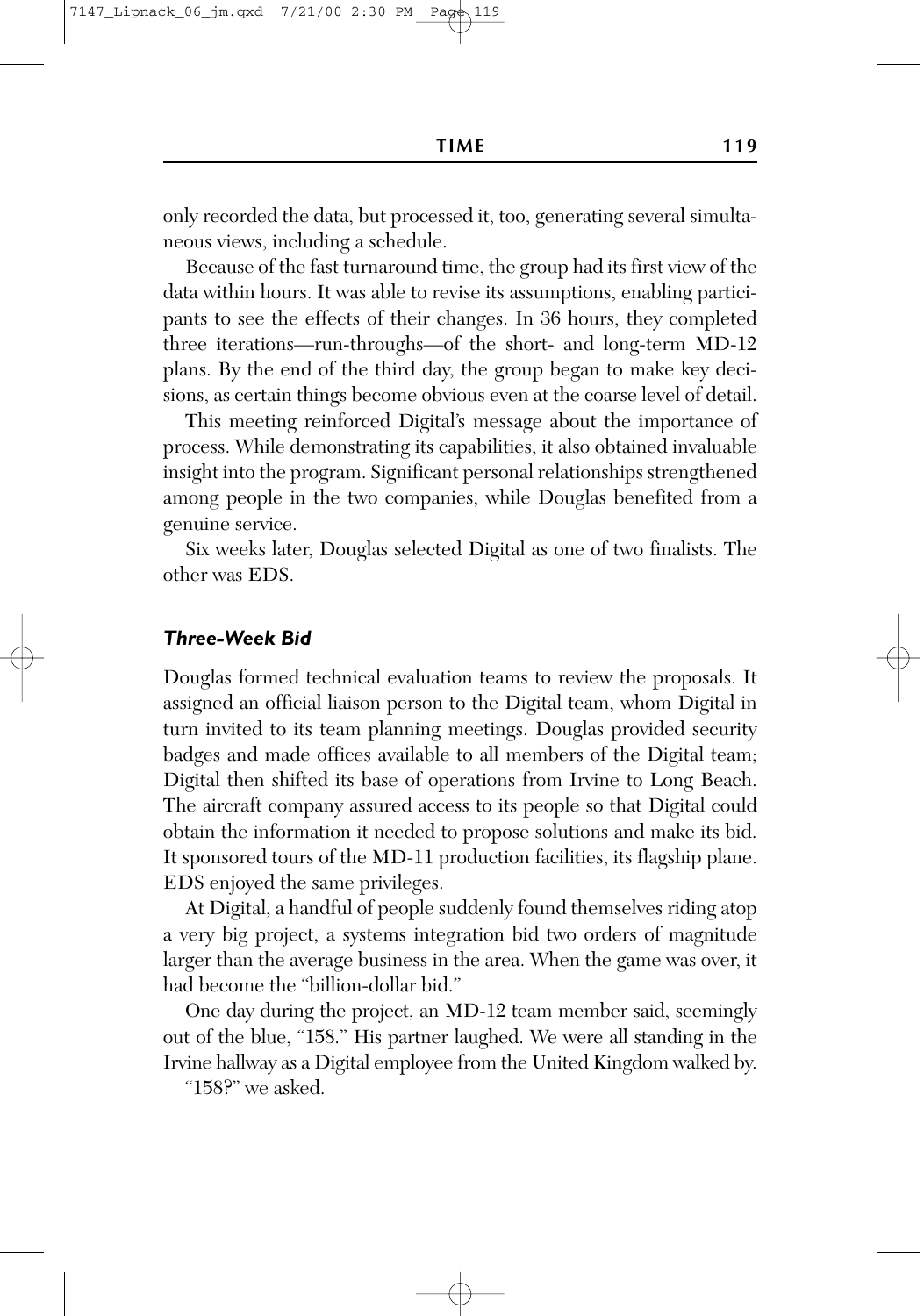They interrupted each other to explain that they'd been keeping track of the number of people involved, and the British fellow who just walked by was the 158th person to be associated with the MD-12 project.

In a few weeks, the Digital team grew from an ad hoc, mostly parttime group of fewer than 10 to a funded, functioning program of 50, with again that many active at any one time, drawing on and reporting to several hundred more.

To plan its work and get up to speed, Digital used the same process it employed with Douglas. The company held a series of three planning meetings over the next several weeks. In these meetings, the Digital team designed the organization that would guide it for the next four months until proposal delivery at the end of August. We called these meetings Work Process Design sessions.

The first iteration of the Digital team's own process was the raucous twoday event at the beginning of May. By the second session, the group had grown to 30 or so, people with much of the experience and life-cycle diversity (e.g., engineering, manufacturing, and product support) required to develop a comprehensive proposal. The packed conference room looked much like the MD-12 general managers' meeting held just across the hall eight weeks earlier.

Over the next two days, the group clarified its purpose, defined its goals, and formed Goal Teams. Materials developed in the first session seeded these tasks, which sped things up. With attention paid to leaving enough time for "bio breaks," meals, and schmoozing, each goal team brainstormed its lists of tasks, then reconvened with the other goal teams to knit together the overall logic. In the large group, people identified who would own each task, defined cross-functional relationships, and estimated how long each task would take.

With the same simple set of tools used in the March Douglas meeting, the team captured, displayed, revised, and redisplayed its planning data quickly enough to iterate it twice. People left with a 30-page handout of their joint work, including a directory of participants, a schedule, and a deployment chart of processes, milestones, and deliverables.

While the team accomplished a great deal in a short time, it was still in its very early shakeout period. Clearly, the group needed more time to complete sufficient planning, and, of course, politics and power problems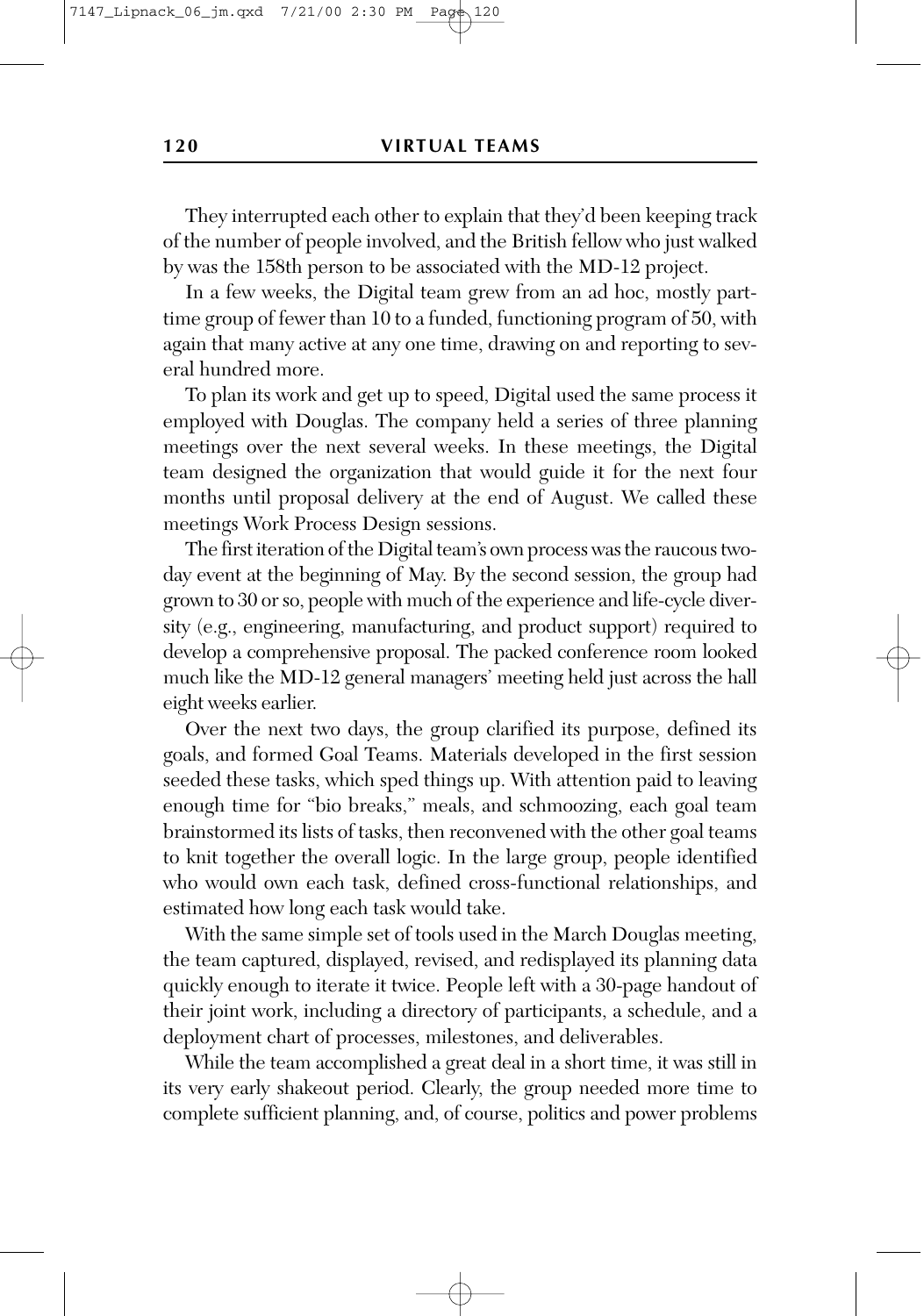erupted. Some gaps opened up, and the team realized it needed to involve other people. In the next few days, the team re-formed and headed east for one more two-day planning meeting the following week.

For the third meeting, each team member received a personalized MD-12 Program Handbook, containing basic information, key documents, the work process design, and results to date, with their names printed on the cover and the spine. Directories, task lists, models, schedules, and the like all had their places in the three-ring binder, which was designed to accommodate updates of more-current material.

With some new blood and a chance to absorb the experience of the previous week, the team ran through the process again. The goal teams, which now had formal status in the group, broke out tasks by specific deliverables, scheduled key meetings, and defined where they would have to make major decisions. They worked on the task logic, resolving vague and overcomplicated areas. People reviewed their commitments, including the cross-functional ones. They estimated resources and generated rough budgets. The meeting far exceeded most people's expectations, and Digital's MD-12 team was launched.

#### *Three-Month Plane*

During the third session, an ad hoc group formed—including people from several goal teams—to look at the whole life cycle of the MD-12 plane-building process. Digital had won bid status on its process promise. Now the task was to produce a plausible high-level process view of the plane as a whole. Digital would tie its technology solutions to the work described in that view.

A self-initiated team pulled together the available information and began the process of synthesizing an initial picture of the MD-12 life cycle. Three weeks later, Digital invited key Douglas general managers and their staffs to a presentation of its initial findings.

It was the ribbon cutting for Digital's "MD-12 Process Room"—the first of several process rooms at both Douglas and Digital. The odd-shaped room (a skewed trapezoid, widening from 12 to 15 feet along its 20-foot length) contained graphics of the vision, theory, and method of Digital's approach. Information covered the walls, gleaned from the March MD-12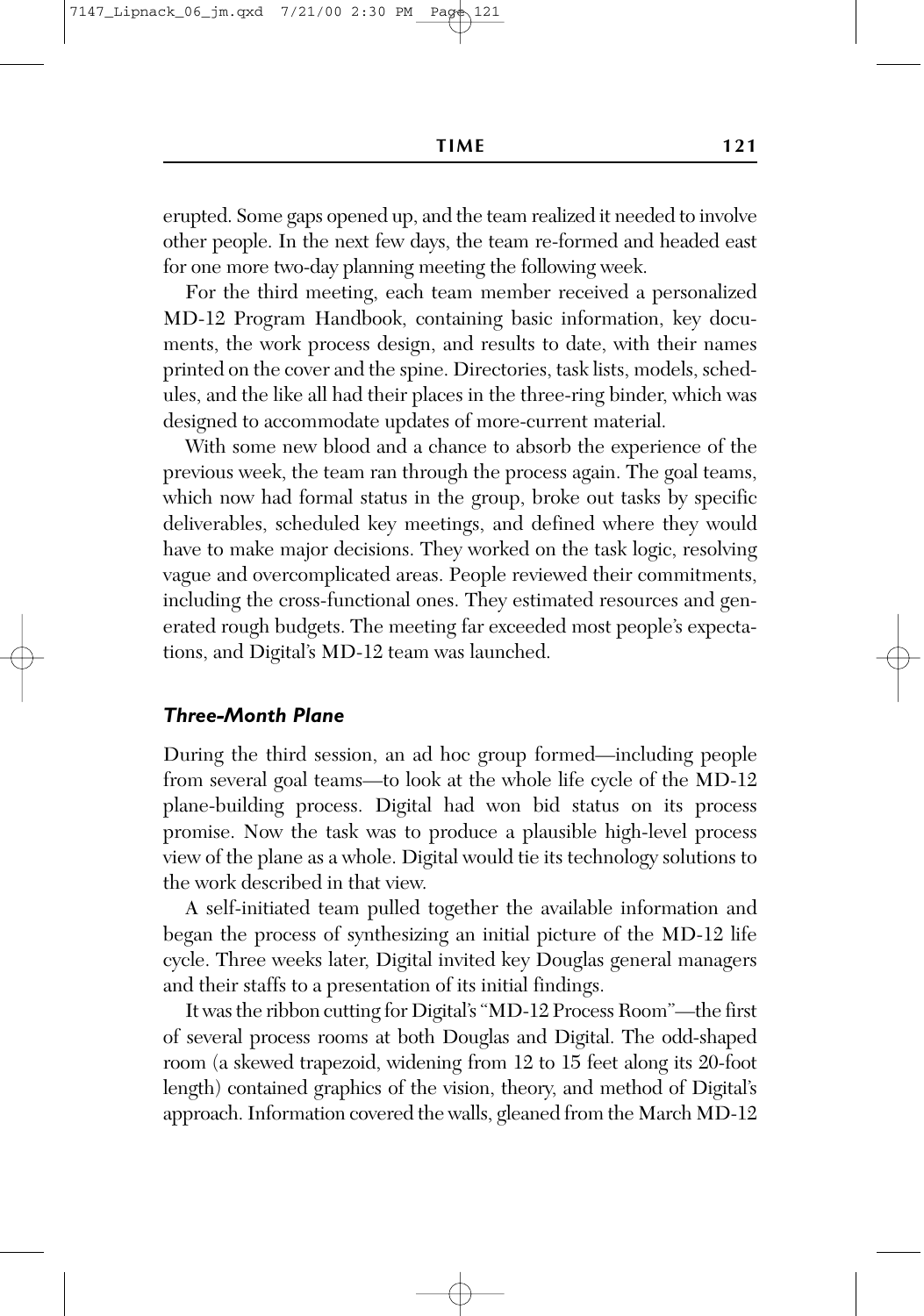executive meeting, from formal briefings, and from responses to recent information requests. The first draft of the MD-12 Work Process Framework occupied the "power spot" on the wall: It displayed the phases of the plane along one axis and the functions along the other.

The MD-12 Process Room opening was a success, the most important measure being Douglas's instant willingness to cooperate with Digital to flesh out the framework and to develop multiple process views.

Within hours, Digital hosted the first of 10 meetings over the next two months with various cross-functional mixtures of Douglas staff. New information replaced obsolete information, blanks got filled in, concepts jelled, and new graphics captured the shifts. All this information showed up on the walls of the Process Room.

Within a week, the MD-12 Process Room moved to a Douglas building at Long Beach. We took over a conference room in the program's executive suite with a window overlooking the runway where MD-11s are running their test flights. In this magical setting, we were able to bring the vision of the MD-12 alive and explode it onto the walls of the process room to keep the five-year 750,000-task program within the mental grasp of the teams of people that meet in the room.

This technologically enabled but physical process room sparked a vision of virtual team rooms online. Today, the technical capability to do this is virtually commonplace. It forms the emotional heart of the virtual room described in Chapter 11, "Navigate."

### *The End*

As the picture of the MD-12 process stabilized, the Digital team tested its various solutions against the long-term view of the work required. In numerous technical meetings with Douglas organizations and experts, Digital's view gradually shifted from gathering requirements to demonstrating increasingly better solutions. By the time Digital submitted its proposal at the end of August, it tied all technology solutions to the required work according to the plane's life-cycle framework.

This story doesn't so much conclude as it does sputter out. Digital was the clear winner of the technical evaluation of the plan produced by the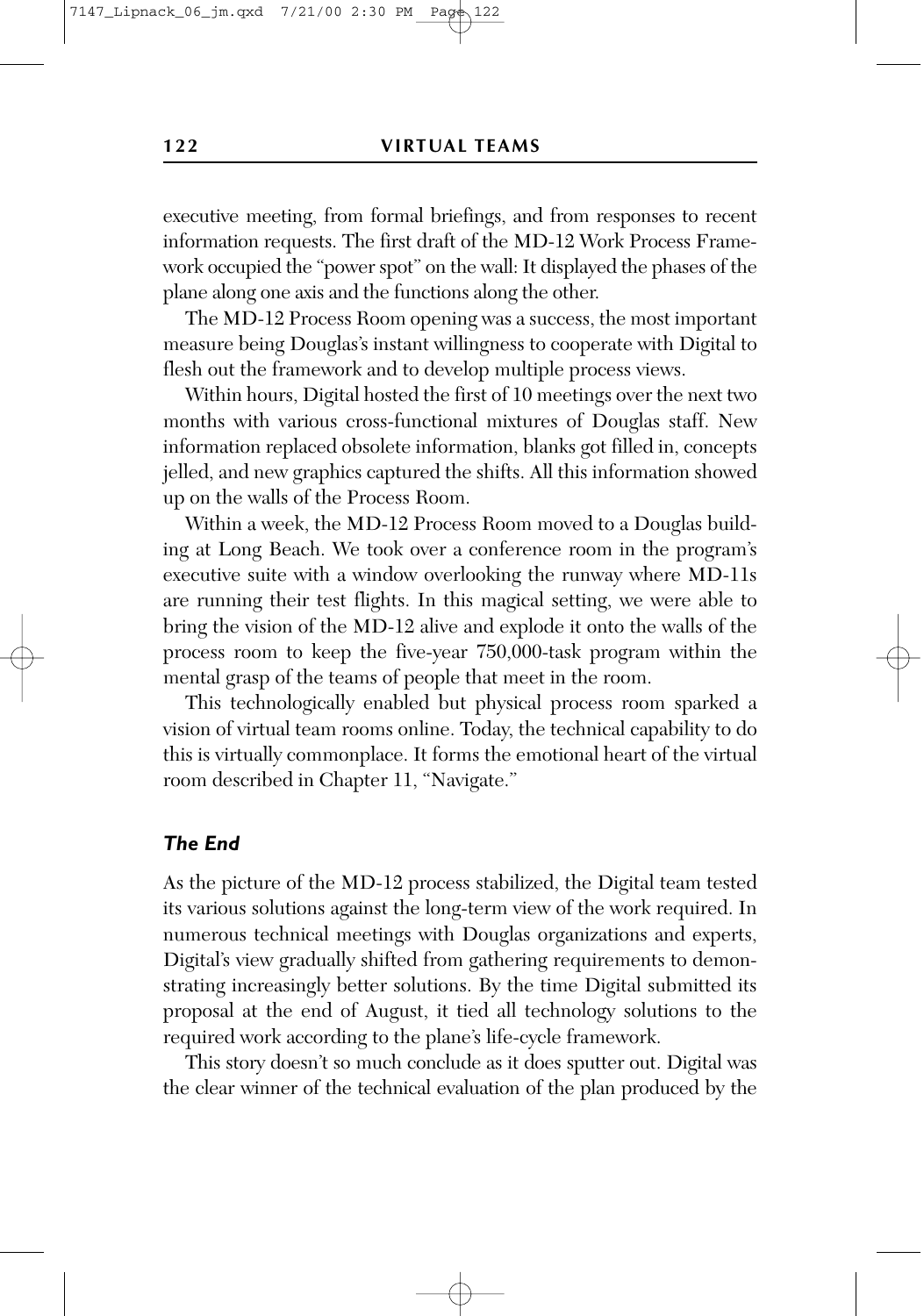bid team, but the executives could not put together a winning business deal. EDS got the business, but the MD-12 was never built. EDS did, however, subsequently garner several billion dollars in long-term McDonnell Douglas contracts in the few years before Boeing consumed the whole company.

Digital, too, eventually sputtered out. Ken Olsen, who founded the company 35 years earlier, was gone within a year. Compaq eventually bought Digital, and the diaspora of its remarkable assemblage of talent accelerated.

# **Five Phases of Flight**

Taking a trip is a journey, a story that can be told in five chapters.

## *The Flight*

You are going to Washington, D.C., next week. You make reservations, set up meetings, and otherwise prepare in the midst of other activities.

A few hours before the flight, you begin a new phase of this journey. Between being home and being airborne lie a number of hurdles: packing; traffic to the airport; an unexpectedly full parking garage; the momentary panic when you think you've forgotten your tickets; lines at the reservations counter, lines at the security gate, and lines at the boarding gate, where you discover your flight is delayed. An hour later than you expected, you strap yourself in and the plane taxis out to the runway. In one breathtaking instant, the takeoff phase is over and you are in flight.

The flight itself is most of the journey. It's where you do the real work of getting from here to there. In-flight information comes from the crew in the cockpit, where they monitor sensors and adjust controls. The crew adapts to such variables as weather, traffic, and malfunctions by making changes during the flight, with the ultimate objective of a safe landing, ideally at the scheduled destination.

"In preparation for landing, please make sure your seat belts are securely fastened and your seat backs and tray tables are in their fully upright position." The flight attendant signals the start of the next phase: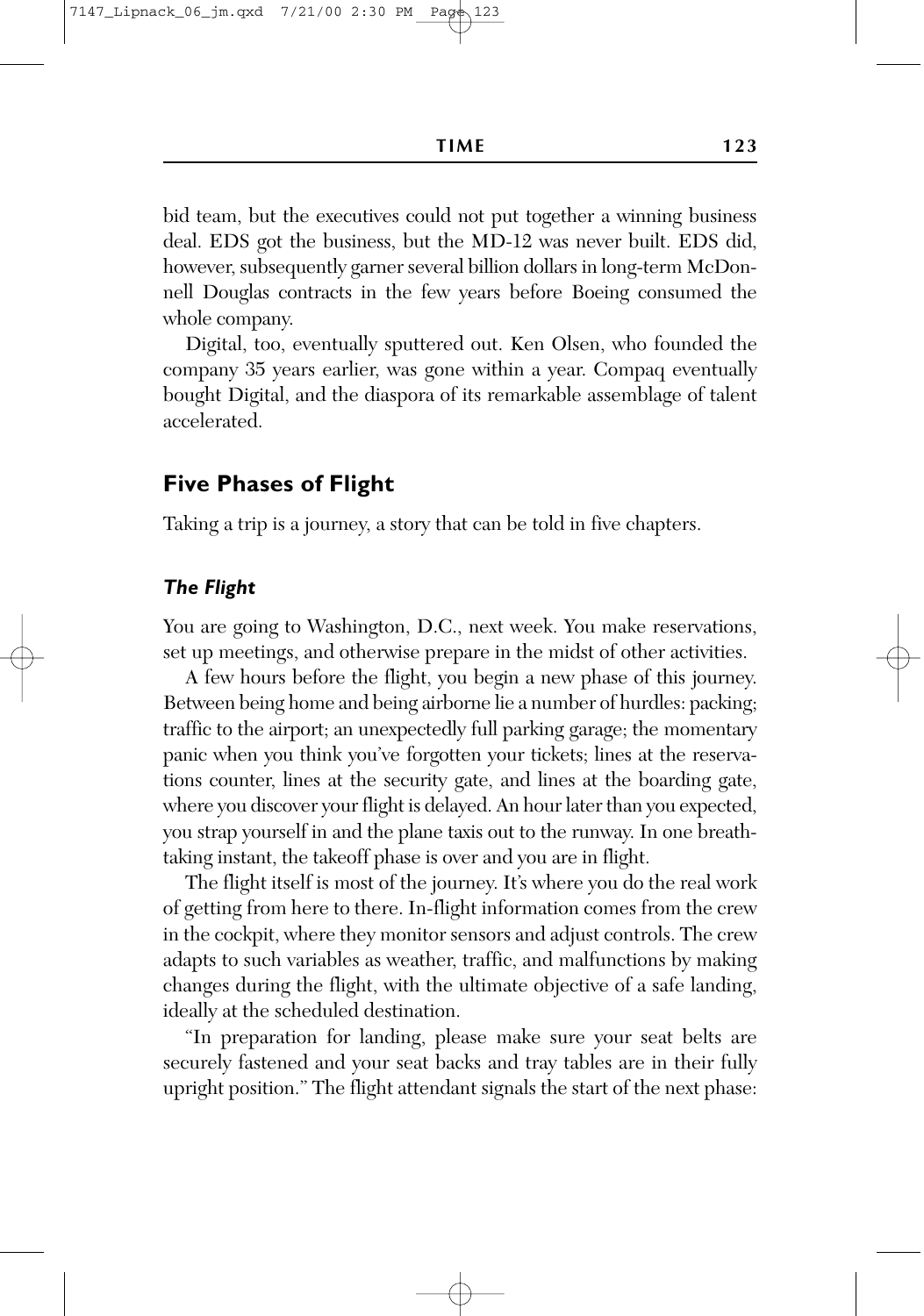landing. Landing and takeoff are the most stressful and dangerous events within the flight process. Hitting the ground almost always jars.

The arrival at the airport presents another set of obstacles—getting to a clear gate, opening the doors, deplaning, collecting your baggage if you checked it, and finding a car to take you to your end point.

With the flight complete, you arrive at your destination, a new status quo established. Thinking ahead (and remembering the morning's delay), you decide to confirm your flight home and inquire about times for that trip to the islands you have been thinking about. You are at the beginning of the next journey even as you arrive.

#### *The Five Phases*

The five phases of flight are metaphors for the five generic phases of any team's development, including a virtual one.

| <b>Beginning</b> | Start-up    | $\blacksquare$ Preparation |
|------------------|-------------|----------------------------|
|                  | Launch      | $\blacksquare$ Takeoff     |
| Middle           | Perform     | $\blacksquare$ Flight      |
|                  | <b>Test</b> | ■ Landing                  |
| End              | Deliver     | $\blacksquare$ Arrival     |

There are two periods of predictable turbulence: *takeoff,* the launch moment for teams, and *landing,* the test period for the team's work. Virtual teams also experience these predictable periods of turbulence in their development. Knowing about them in advance allows time for preparation so that they can be used to your advantage.

"It's just like skiing," Jeff, once a competitive downhill skier, analogizes. "If you check out the course ahead of time, you know where the bumps are, which means you can get momentum from them rather than being thrown off course by them. "Racers anticipate and pre-jump the bumps, gaining momentum from the bump's back side rather than being thrown for a loop by flying off the front."

Launch follows a sometimes lengthy start-up period. It also usually involves a relatively short but intense period of activities that produces a plan and defines leadership. Perform is when activity accelerates, where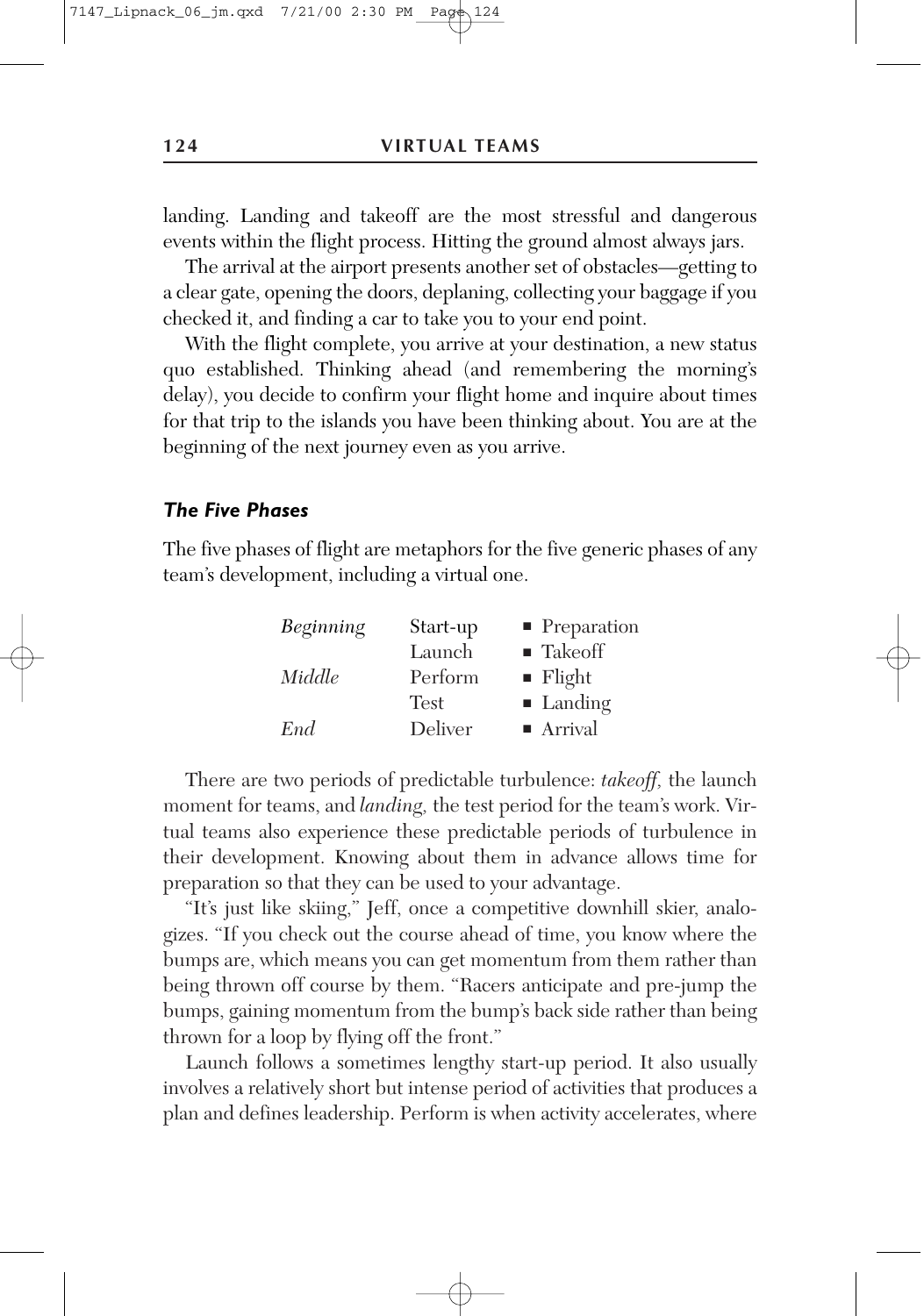tasks are undertaken and results accumulate. But growth is always limited, and deadlines always loom. Work must be tested, brought in for a sometimes dangerous "landing," delivered to customers, and rolled out to users. A new status quo comes with the achievement of a goal that the next cycle of change will challenge.

Little journeys are contained within bigger journeys that are part of greater journeys, or vision quests. Start-up to delivery may happen over a matter of days, or the process may take years to unfold.

- *Start-up*: Long or short, in the initial period people assess and gather information. Exceptions accumulate as people speak out and ideas are tested.
- *Launch*: At some point, things jell—or they don't.
- *Perform:* If only we could live here permanently. People engage their energy and take huge strides in accomplishing real work as the overall effort achieves its objectives. There are problems and challenges, to be sure, but problem solving is the modus operandi.
- *Test:* Risks converge here. Success may blind us, and we may exceed the carrying capacity of our environment. The innovation undergoes strenuous testing before acceptance. Forces of resistance mount their final assault.
- *Deliver:* The process passes a final milestone. Here, the process may end, stabilize at a new status quo, or go into another cycle.

# **Life Cycle**

A team is first and foremost a process: It has a beginning, a middle, and almost always an end. No team springs to life full-blown, and none lives forever. Words such as *conception, gestation, birth, childhood, adolescence, adulthood, midlife crisis,* and *old age* all apply to team life. Powerful results accrue when any team, virtual or not, consciously works its way through a life-cycle process.

Virtual teams are living systems, not machines. Everything about them is organic: They are made up of people with interdependent roles and a web of relationships aligned through shared purpose. As *living*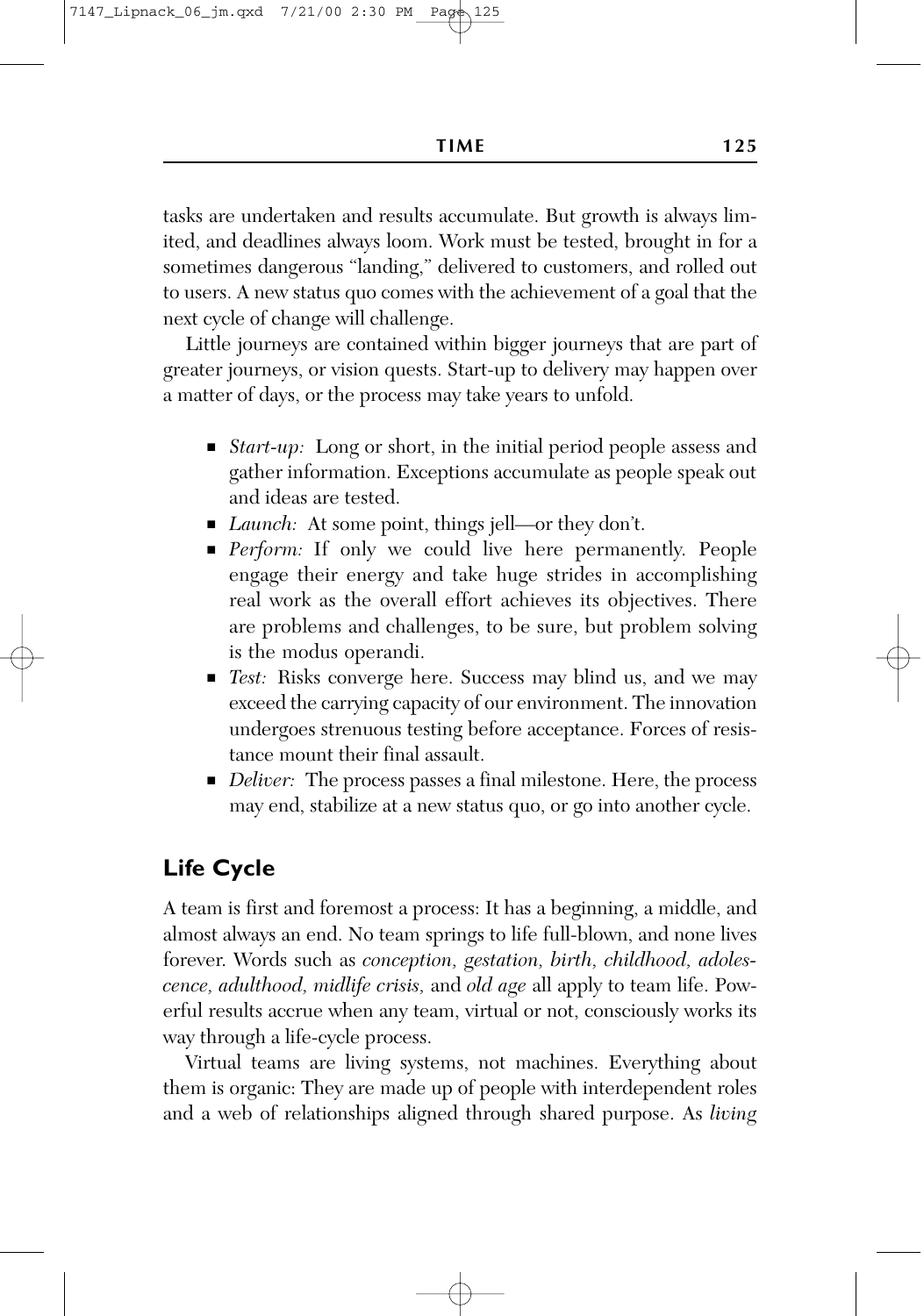systems, they are not biological organisms but rather social organisms, which have both a pulse and a life cycle.

A team's life cycle has its own rhythm, oscillating between coming together and going apart. This tempo obtains through the long-term patterns and peak moments of key gatherings, the overall life cycle, and the hour-by-hour churns of a team's daily life.

The proper metaphor—living system or machine—is critical to the understanding of virtual teams. It is hard enough to get face-to-face teams to "happen," to jell over time. It is doubly hard for virtual teams.

> *Teams grow. They take time to develop—and virtual teams tend to take even longer. Ironically, they don't really have the time.*

# *Forming and Storming*

Most organizational researchers and authors acknowledge and underscore this *growing* small-group truth: Team life is a process. Popular and academic studies alike agree on the general outlines of the basic team life cycle. Many people use Tuckman's 1960's model (or a variation) of the stages of small-group development.<sup>1</sup>

- Forming
- Storming
- Norming
- Performing
- Adjourning (usually omitted from the list)

This resilient model retains its freshness because it accords with experience. Countless teams use it as a guide.

# *Growth Curves*

The Tuckman model agrees with a powerful general systems concept. It's a social application of a growth model that applies to everything from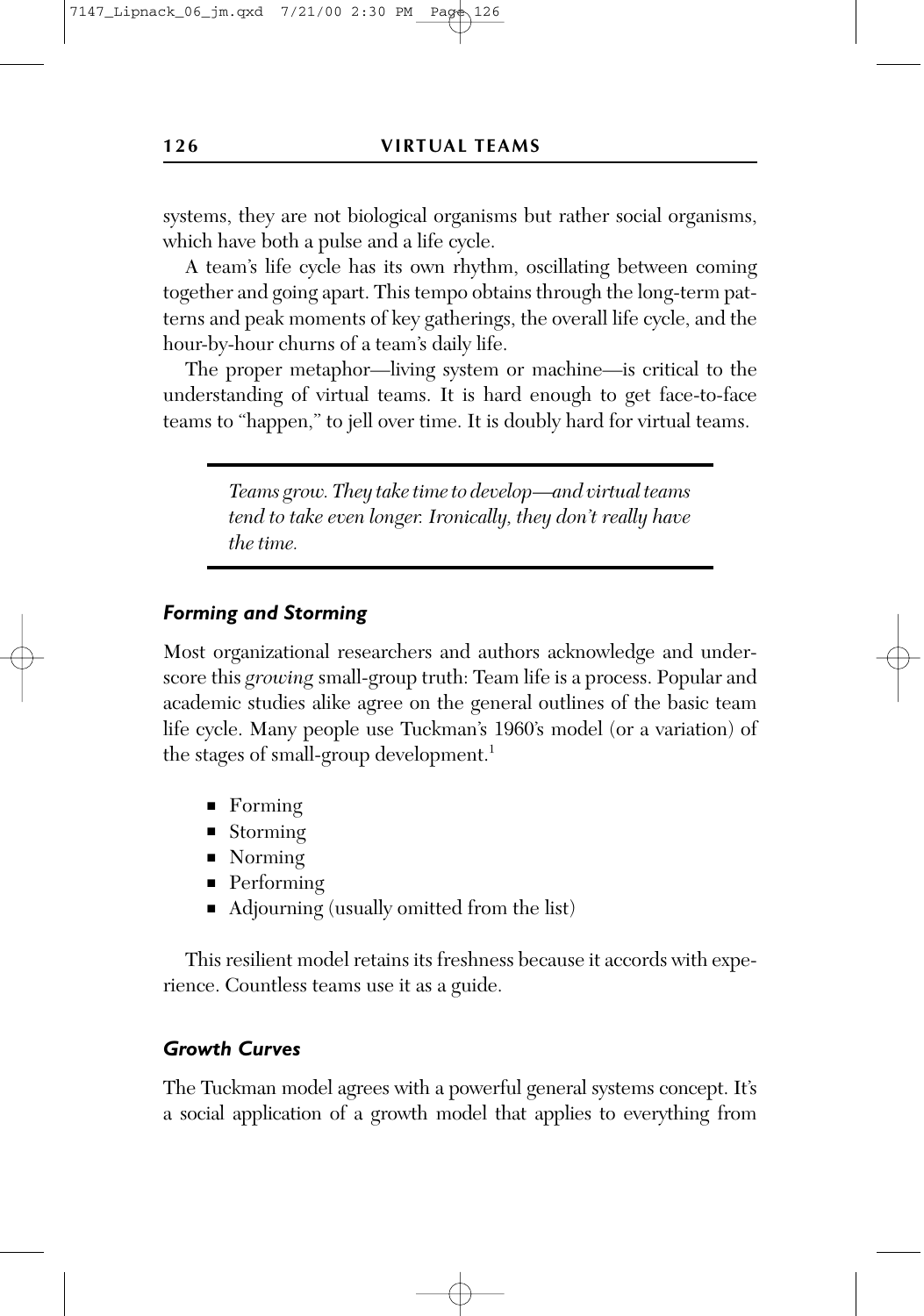astronomy to biology to marketing. The S curve (known as the *logistic growth curve* in mathematics) is so common that Ludwig von Bertalanffy, the father of general systems theory, offers it as original proof that certain mathematical principles and patterns hold across diverse sciences.<sup>2</sup>

> *Consciously or unconsciously, virtually all successful teams follow this universal cycle of life.*

When applied to a team, the S curve gives rise to some interesting ripples. Tuckman's model points to stress points, an important, overlooked feature of the life cycle, times of natural turbulence and potential conflict. By anticipating the likely stress points, a new, still-forming team gains a powerful advantage. Team members can use these natural points of commotion to give their process the energetic lift it needs—or they can be thrown off balance by conflicts that seem to come out of nowhere. While not all conflict is predictable, some of it is.

# *The Stressed S*

The "Stressed S" is a generic process model (Figure 6.2) that we label in the flight metaphor: start-up, launch, perform, test, and deliver phases.<sup>3</sup> There are two major points in a team life cycle where stress is predictable—near the team's beginning and not long before its end.

In Chapter 10, "Launch," we show how to use this model and provide support tools.

Virtual teams must be especially conscious of their dynamics. Behavioral clues are spread out not only in space but also usually over longer time frames than they are with comparable colocated teams. It's easy enough to see when someone checks out of a face-to-face meeting, but how do you know if the person on your con call is checking e-mail (having used her mute button on her headset so that the tapping of her keys is not audible? This gets very personal for us).

Virtual teams need to design for this supercharged eventuality. Things go wrong all the time; projects are usually more difficult than you antic-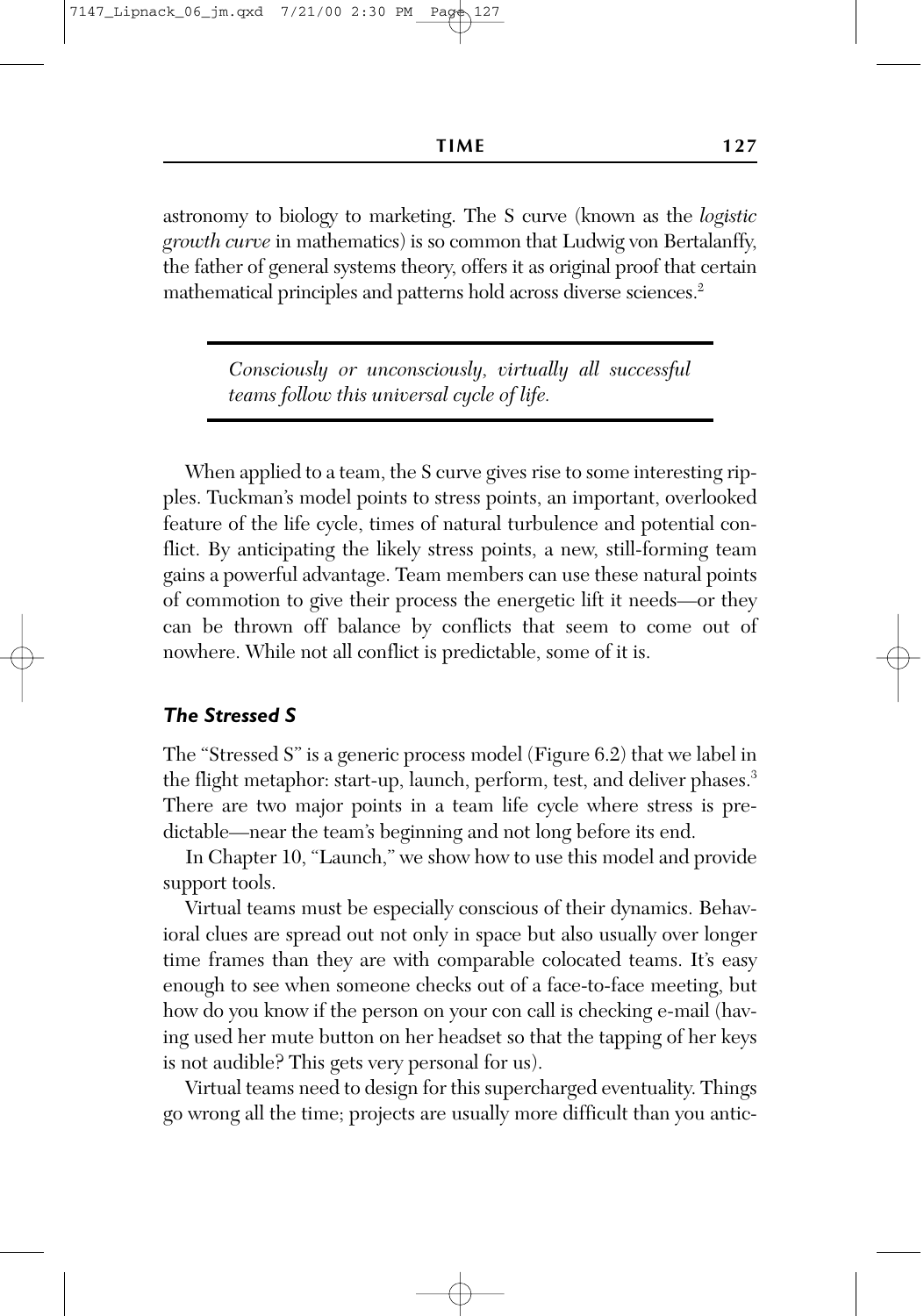

**Figure 6.2 "Stressed S" Team Process**

ipate. Completion is usually a beat-the-clock adventure. Smart virtual teams develop methods that anticipate the eccentricities of the life cycle and plan for stress.

Using the systems-thinking lens of feedback, it is apparent why these stress periods happen. Peter Senge, who brings systems dynamics and organizational learning to the center of contemporary management thinking,<sup>4</sup> describes two natural, complementary feedback mechanisms:

- *Slowing* is the dampening, stabilizing, conserving tendency that keeps change in check (negative feedback).
- *Growing* is the building-on-itself accumulating tendency that expands change (positive feedback).5

Slowing and growing mean going from one level of functioning to another. We must disrupt stability for change to occur. Then things can stabilize anew.

■ *Phase 1: Start-up (slowing).* Feedback dampens and prevails. The idea for the team and its initial formation struggle against natural forces of resistance. The team's initiators generate interest, gather information, and explore ideas. It may take an excru-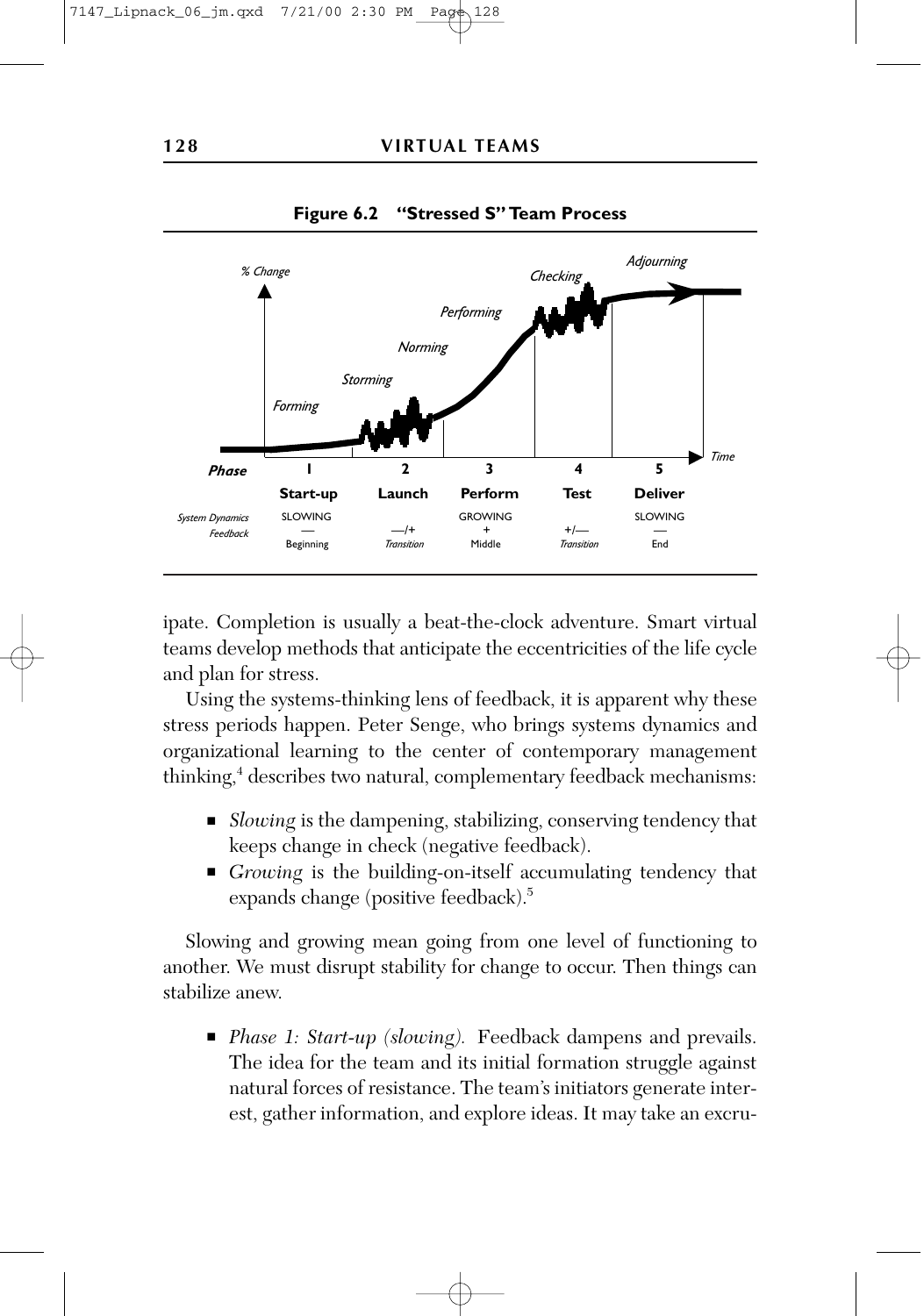ciatingly long time for the fuzzy beginning to take off. No one may even clearly recall when it happens—or the collective "aha" may be breathtakingly brief. Either way, change of any kind struggles against the status quo.

- *Phase 2: Launch (transition).* As a critical mass of people with the same purpose comes together, the storm begins to howl. Before the team is really ready to perform, it must sharpen its vague purpose, establish leadership, make plans, find resources, obtain commitments, and acknowledge norms. This is the first transition. Poised between the slowing of phase 1 and the growing of phase 3, launch is the decisive phase. During this period, the team encodes its unique life-cycle code, punctuated with future moments of success and failure. Many virtual teams require a spark of creativity, a group "aha" that cements a core belief. This is where the group feels itself click and people begin to refer to themselves as "us." Some teams never get out of this phase. There are no guarantees here. It always takes painfully longer than anyone thinks that it will, and for virtual teams it often takes even longer still.
- *Phase 3: Perform (growing)*. Most teams would much prefer to start right here. Growth is positive, accumulating, and exciting. Here the team does the bulk of its work. Results swiftly accrue and the team makes progress toward its goals, always satisfying. People meet and overcome obstacles. At its best, life is good and seemingly will go on forever. But growth cannot go on indefinitely without countervailing slowing actions that check and reshape it.
- *Phase 4: Test (transition).* Challenge time. Risks converge here. Success may blind us, and we may exceed the carrying capacity of our environment. The innovation undergoes strenuous testing before acceptance. Forces of resistance mount their final assault. The team must review results, finalize features, and limit resources. Meanwhile, time is running out and customers are waiting. All too often, this late-in-the-game second transition, from growing to slowing, is quite painful. Some teams end right here. Early participatory planning (e.g., customer involvement, regular reviews with stakeholders, and interim milestones) can turn this chapter into a triumph.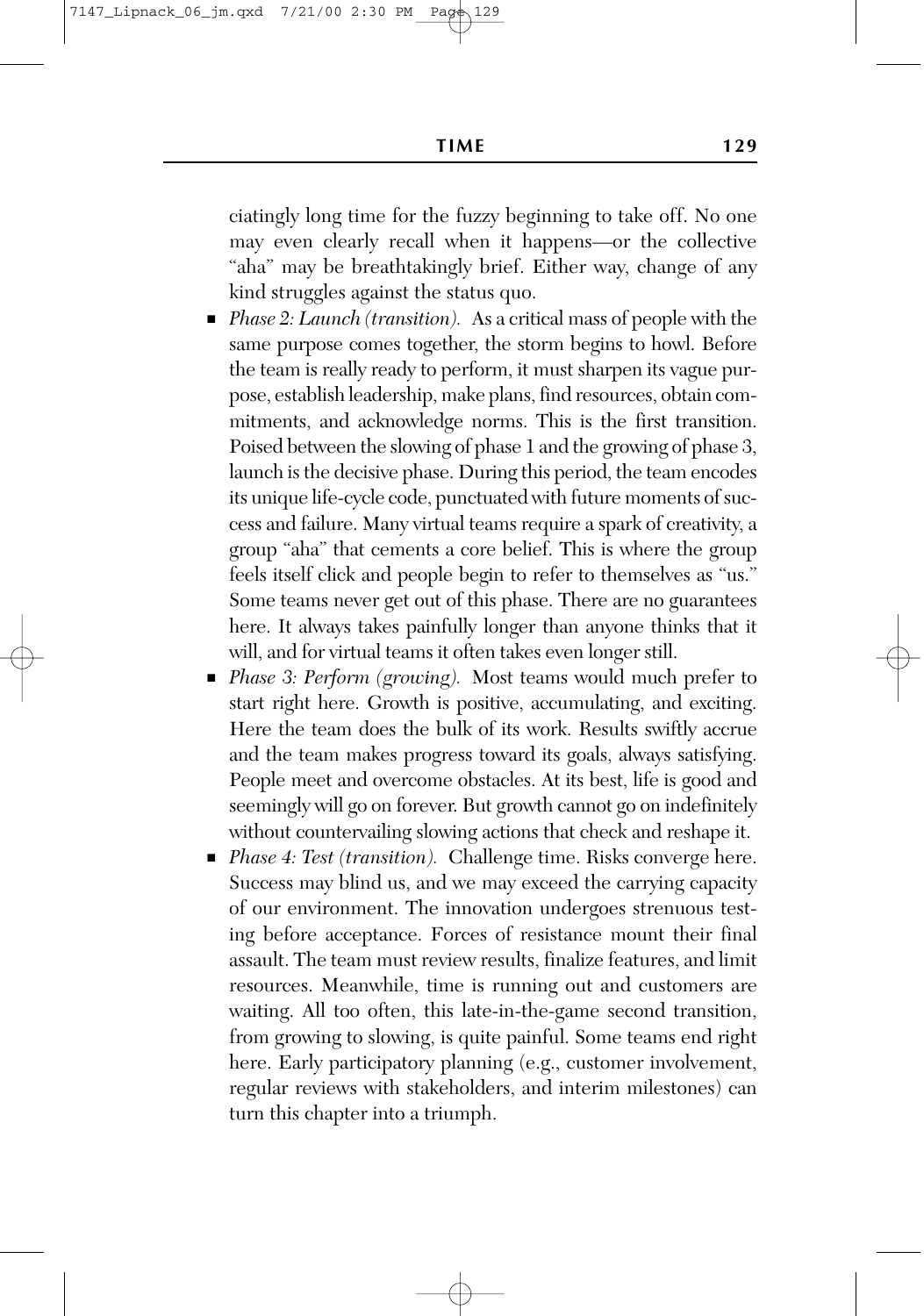■ *Phase 5: Deliver (slowing):* Delivery is the endgame, when the team adjourns. The process passes a final milestone. Here the process may end, stabilize at a new status quo, or go into another cycle. The team delivers results, provides support, wraps up details, and in the best practices, ceremonializes its endings. Slowing is dominant here, dampening feedback as the team seeks to stabilize at a new level. It may be the end of one lifetime and the beginning of another, and its duration may be brief or long.

# **Together and Apart**

Teams are dynamic. They manage tensions of stability and growth while moving forward. That same root dynamism lives in each of us, the conflicting pulls of being both "me" and "we." In team life, this plays out in significant ways, as patterns of coming together (aggregating into the "we") and going apart (dispersing to be "me").

We still can hear the echoes of the earliest groups in human history in organizations today. While archaeologists cannot excavate social organization in the same way that they can unearth shards of bone, they can infer a lot about it. By matching artifacts with direct observation of foraging societies that survive today, such as the !Kung of the Kalahari Desert in Botswana, we have a reasonable facsimile of the organizing process of early teams.

The same pulse that dominates team life today was there at the beginning. In the ancient life of nomads, groups of families came together and then dispersed on an annual cycle. Foragers followed the rhythm of the seasons dictated by their sources of food. Even today, !Kung households move to the same beat that literally "goes with the flow." Access to water moves the !Kung through seasonal cycles, causing groups of families to diverge and converge. The !Kung beat holds for the way most people work—they come together and then disperse. People work alone and then join up in a group. We do what we do best independently and then work with others to expand our capabilities. The basic social rhythm of human beings has not really changed in 2 million years.

The !Kung's major camp gatherings are like off-sites. These are special times and places for convening teams to literally "pull things together," to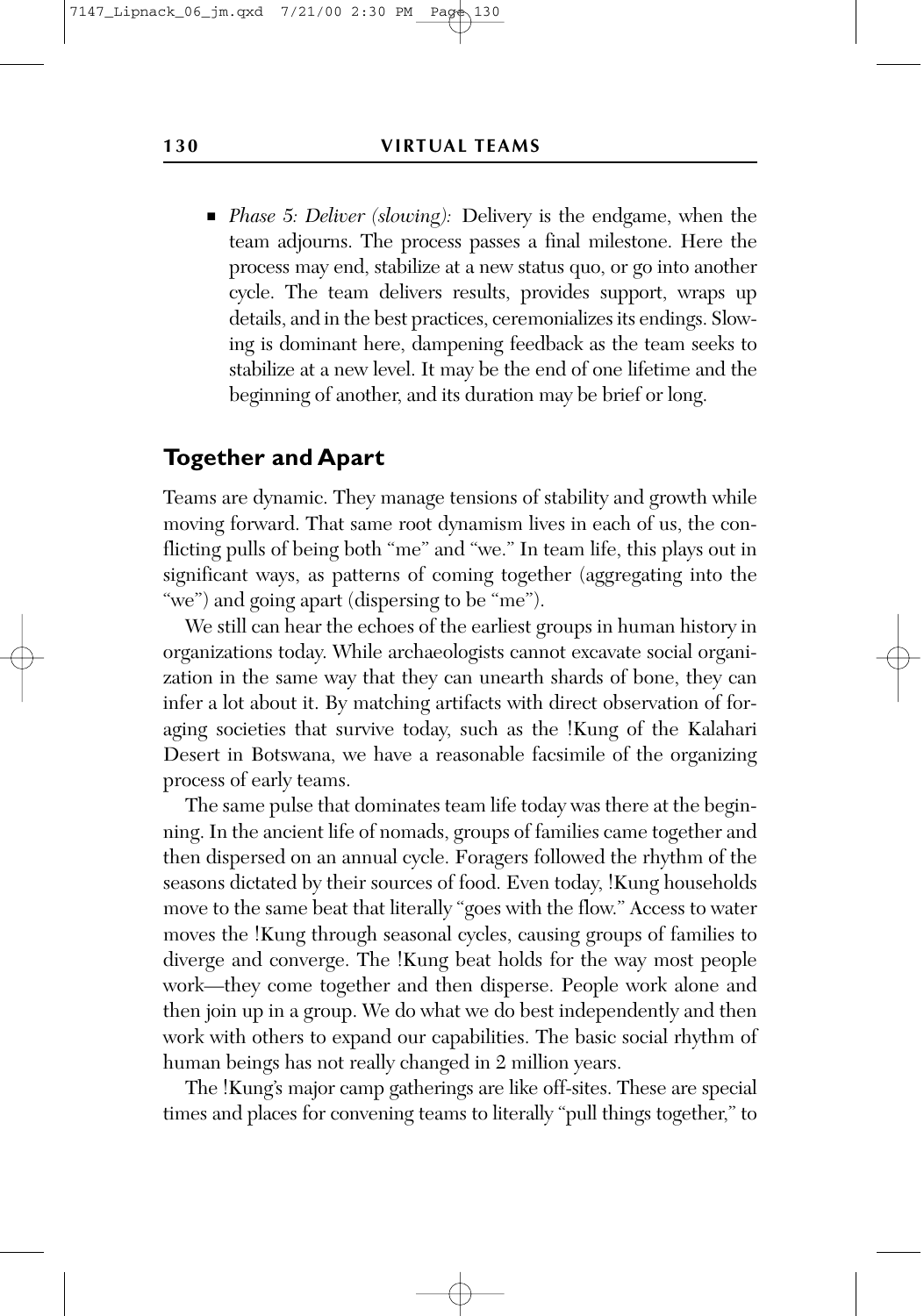resolve conflicts, and to make decisions. They also are times of intense social interaction. Some managers regard the community-building aspects of such meetings as so important that they insist on them regardless of tight deadlines and budgets. As we inaugurate the age of virtual teams, such meetings become all the more important. Most people we talk to continue to stress the importance of face-to-face interaction to solidify virtual teams.

> *Face-to-face time is increasingly precious, a scarce resource in limited, costly supply.*

When the !Kung families come together, they suddenly find themselves living in a very different environment. Population greatly increases; numerous channels of interaction come into sight. Camps are alive with feasts and dancing, partying and ceremonies. Suddenly there are many hands to make light work. People hunt together and build common storage facilities, share resources and information, trade goods, and exchange tools. Perhaps most important, the camps are incubators for new families, where people make matches and find mates.

Camps of 25 and supercamps of 100 to 200 serve broad human needs for people to associate with one another. Multifamily camps arise from exchanges, interdependent relations, and repaid reciprocity. The same phenomenon occurs in business when multiple functions and teams come together. This provokes an ancient and natural tension between the family team and larger social organization. Even so, the cooperative act of sharing across organizational kin lines is critical. Without this necessary step, organizations cannot develop. They remain social isolates. As social psychology has found, isolates have poor health, are unhappy, and die sooner.7

#### *Cooperate and Concentrate*

The "together/apart" rhythm vibrates deep in all sorts of human groups. People congregate, then separate, not only over seasons but in the course of a day as well. Think about your day with some of your time spent alone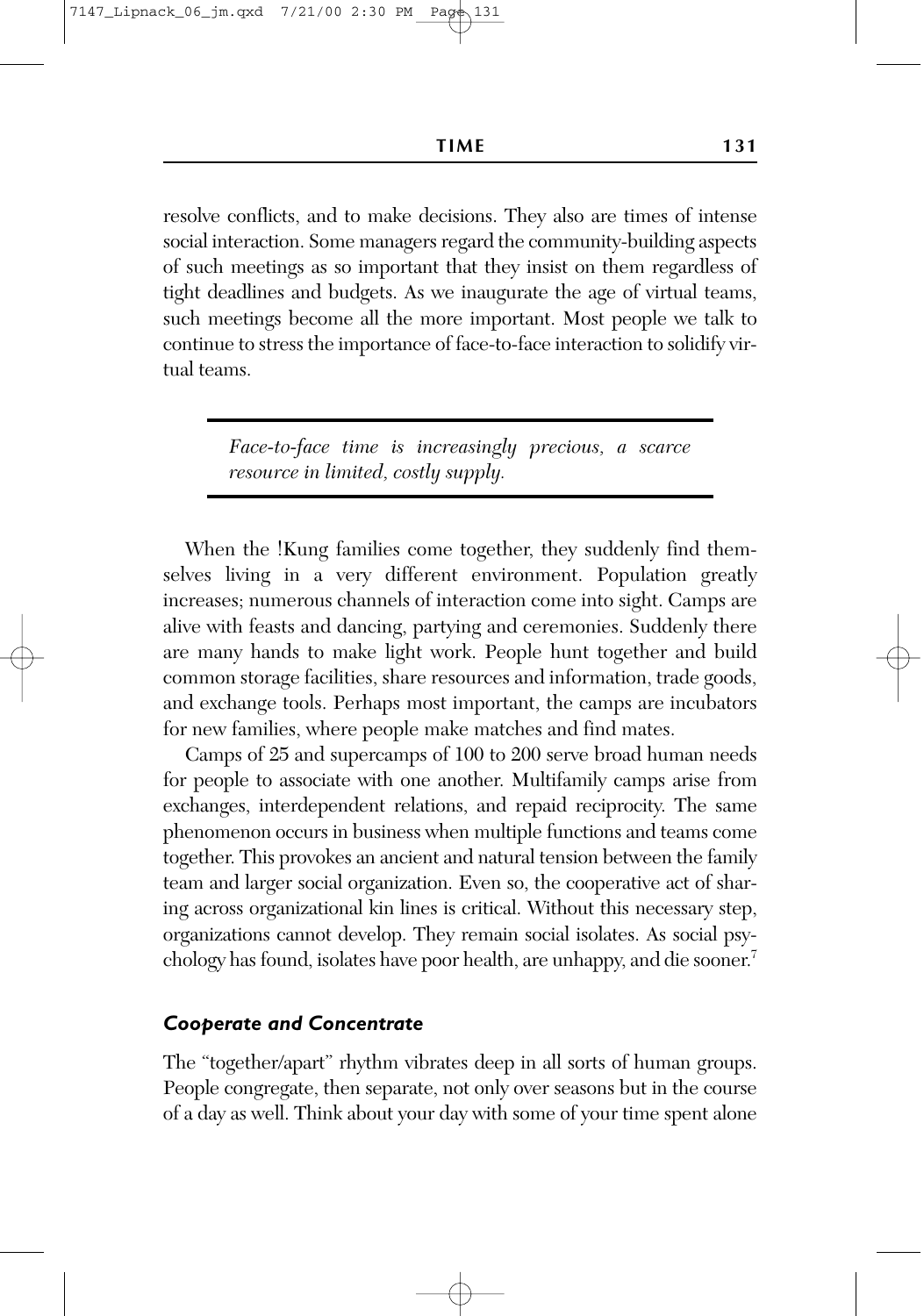and some time spent with others. Time-lapse videos in Steelcasesponsored research show a remarkable pulse to team life.<sup>8</sup> Colocated teams of people come together for a time, then separate to do individual work—a together/apart fluctuation that replays many times over the course of the day.

> *Virtual teams have a harder time getting started and holding together than colocated teams. Thus, they need to be much more intentional about creating face-to-face meetings that nourish the natural rhythms of team life.*

Activities that people undertake together and continue apart spark life. Establishing the life pulse is not hocus-pocus. It lives in how we choose to start things, whom we invite to participate, what agendas we create and plans we make, which tasks we implement, when we reach milestones, and how we bring closure.

"I believe that you clearly expedite [team processes] by spending more time on the front end and getting consensus," says former Eastman Chemical Company CEO Earnest Deavenport. "You shorten the implementation cycle as opposed to the opposite when differences and resistance come out in implementation."9

The moral for virtual teams who want to design their together/apart pulse is simple—and widely held by experienced team leaders and experts alike:

*Invest in beginnings.*

You will recoup time spent in the first two phases many times over in later phases. Mistakes, mistrust, unexpressed viewpoints, and unresolved conflicts all too easily introduce themselves and become part of operating norms. Lack of clarity around goals, tasks, and leadership hobbles the team in the performance phase. Failure to establish criteria and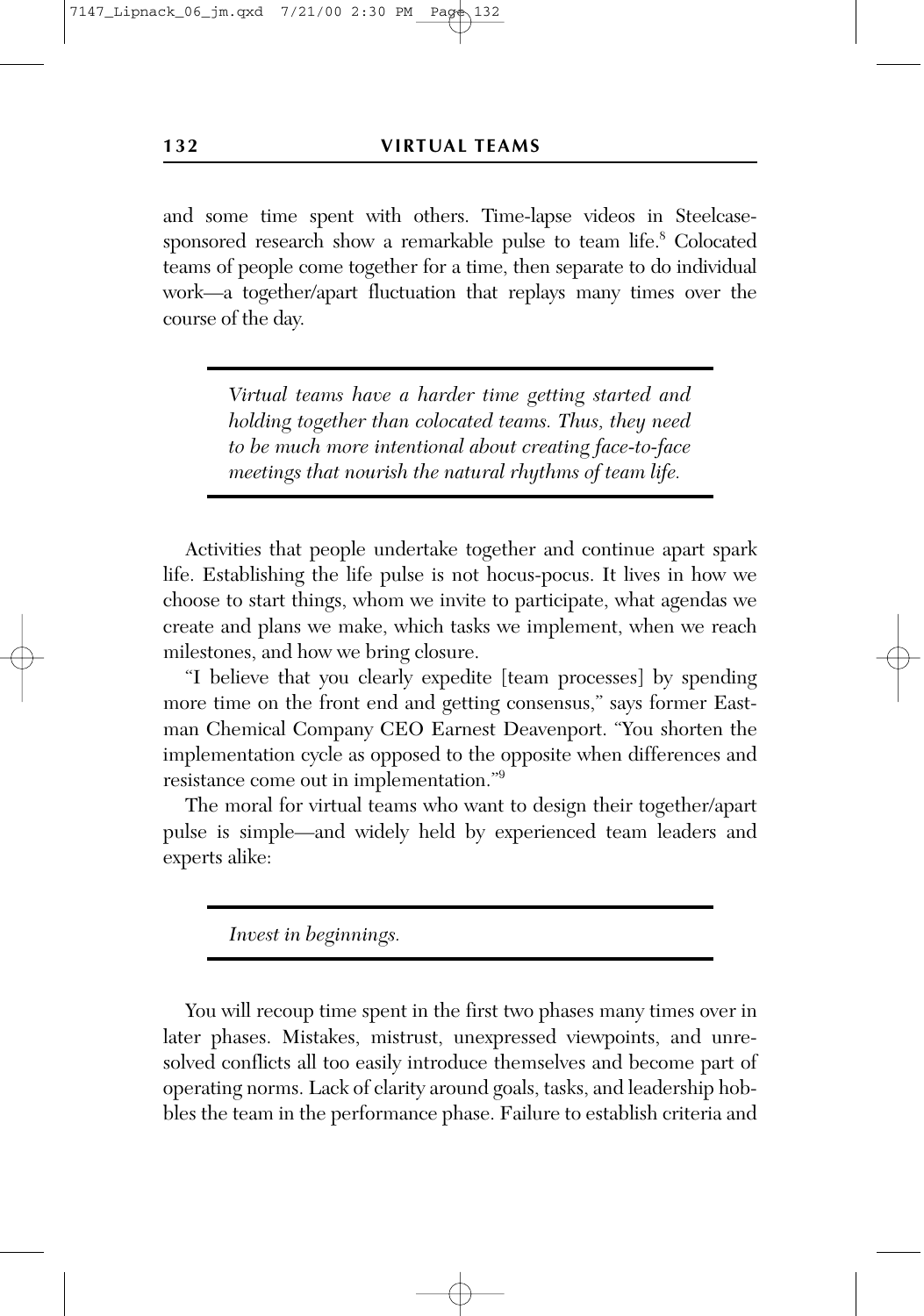measures for results ensures a rocky ride during the inevitable testing phase regardless of whether the team is colocated or virtual.

*Anticipation is the recommended prescription.*

#### *Real Time and Virtual Time*

Coming together is a major challenge for virtual teams. For millions of years this has meant, of course, face-to-face. In the world of virtual work, togetherness means something broader—at-the-same-time (synchronous) events.

Most of the virtual teams that we've interviewed use telephone conference calls to provide some means of synchronous meeting, and many rely on videoconferences as well. Usually such same-time events include pods of people in different locales. A regular weekly meeting of one Ernst & Young International CIO team is a videoconference, tying together four people in New York and another five in London.

The people at Buckman Labs have found, as have many other companies, that a very active online conversation can be fast-paced enough to seem almost real time. Buckman's early chat facilities allowed people who had never met (and might never meet) to have on-screen conversations where they talked about their families and hobbies. The major advantage of these sessions was that they quickly built a modicum of trust and usually caused affection to develop among the participants as they glimpsed one another's private lives.

We recently sat in (virtually, via conference call from Massachusetts) on a Pfizer team meeting with people on videoconference in Groton, Connecticut, Sandwich, England, and New York City, with everyone clicking along through their virtual team room on the web. Such meetings are taking place around the world, in different combinations, stretching everyone's ability to comprehend the technology and the experience.

While the range of synchronous options is growing rapidly, as is the bandwidth required to carry rich real-time interactions, a new channel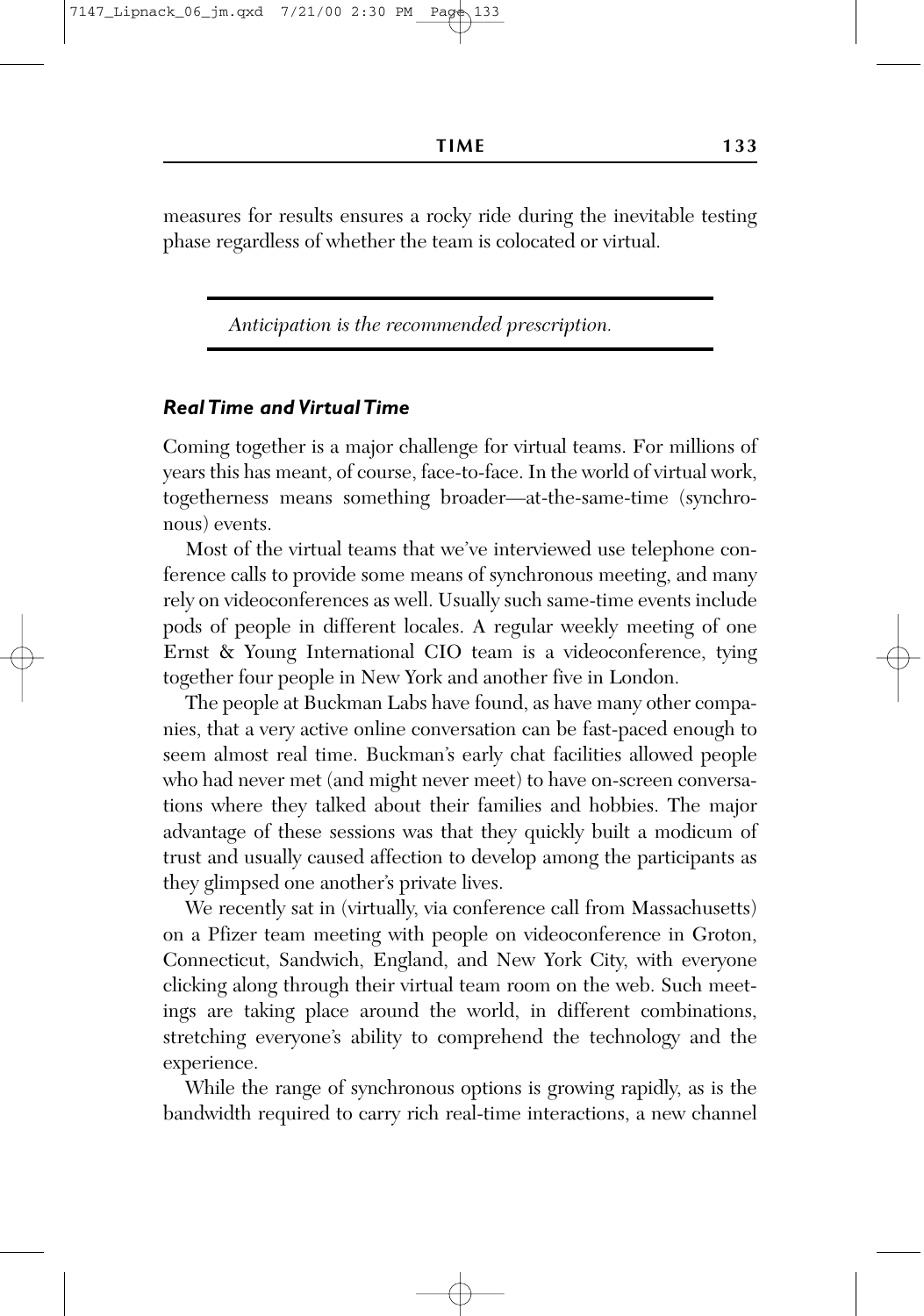has been added to the human repertoire: non-real-time, or persisting *asynchronous,* communications. Threaded discussions, online conversations that resemble verbal exchanges, are the most common example. Portals, intranets, and extranets localize all the communication media into continuous digital campgrounds. These "virtual water coolers"10 reminiscent of the !Kung gathering around Kalahari water holes—offer entirely new options for shaping meaningful aggregation in virtual teams while supporting their dispersion.

# **Stretching Time**

Time is an essential dimension of human organizations, whether virtual teams, enterprises, or nations—and it poses a dilemma. With the blurring of the line between home and work, complaints prevail about lack of time. To see how immersed we are in time as groups, we need to expand our limited view of time as a ticking clock.

# *Calendar Time*

Clock time is, of course, important. This is the physical level of time, the precise slicing of which is emblematic of the Industrial Age, with its foundations in Newtonian mechanics. Calendar time, the daily schedules of minutes and hours that repeat in patterns of weeks, months, and years, tends to dominate our lives.

"There's never enough time" is directed at the limited hours in the day to do everything we need or want to do. For people working together, dates mark meetings, task deadlines, team milestones, holidays, personal commitments, and the needs of family life.

Agendas and schedules are tools for creating and anticipating our futures. Learning how to create agendas for virtual team events is a vital skill for twenty-first-century leaders. While the agenda maps the minutes and hours of time spent together, the overall schedule ties together days and weeks. Schedules may just include same-time events, or they may expand to all activities, including different-time ones. Which brings us to looking at time as process.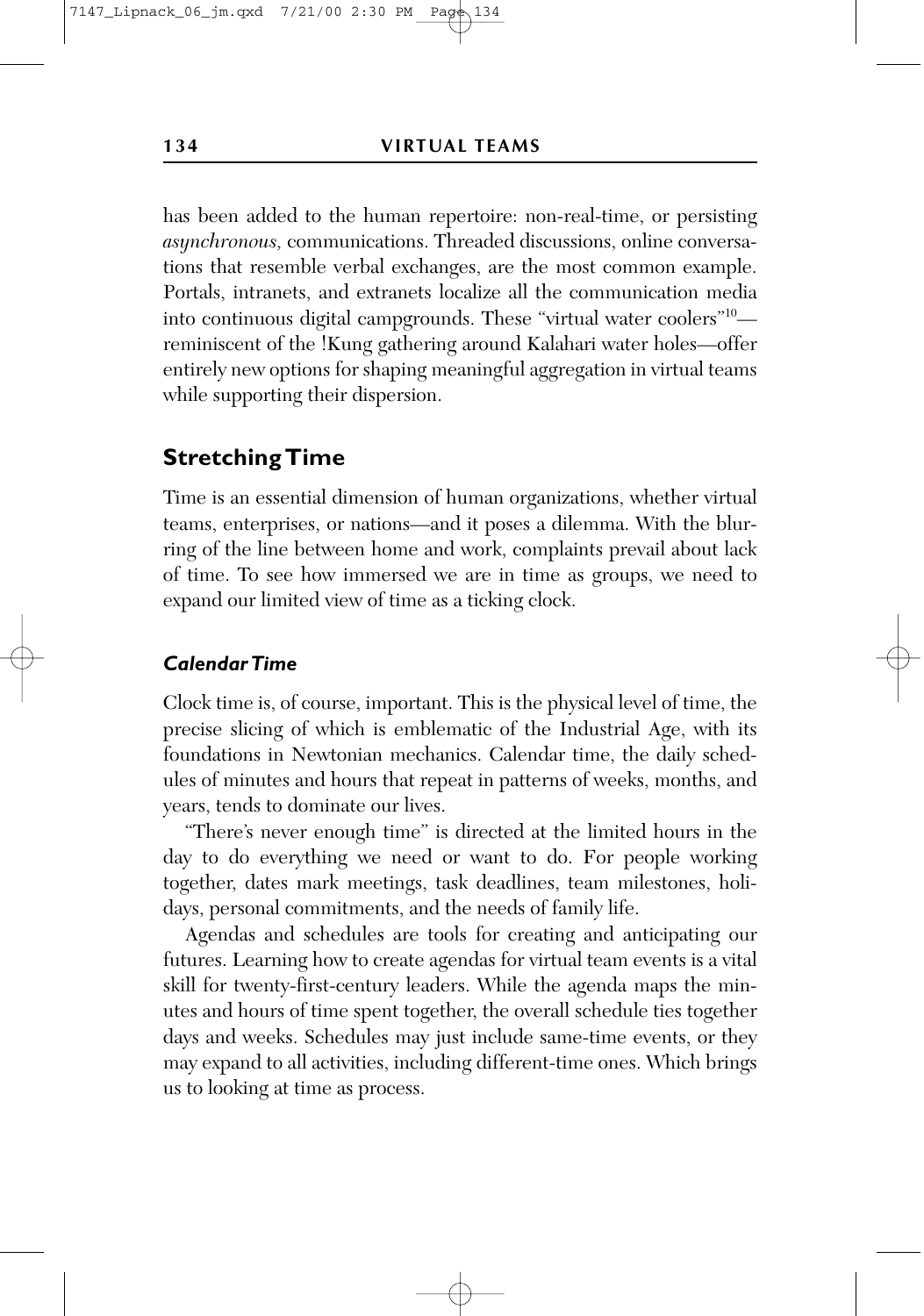## *Process Time*

The together/apart pulse reflects biological characteristics of time, organic rhythms of human processes that syncopate life. This is time in "chunks" of duration. In working life, these show up as events and tasks, process components.

This is not time marching on. Rather it represents the results of human choice and design—why, when, and how we'll meet; why, when, and how we'll divide and do the work. In practical terms, this is "project time," and its signature display is the *Gantt chart,* typically a bar chart of tasks showing start and finish dates along an axis of calendar time.

For all but the simplest teams, project management is a critical and often overlooked ingredient for successful distributed work. Colocated teams can quickly share ideas, correct misunderstandings, and work through problems. Virtual teams need to be more explicit in their planning and their plans. Clarifying goals, tracking tasks, and accounting for results all are part of elaborating process time in a manner visible to all members of the team. The team embeds this detail in a larger context.

#### *Phase Time*

Processes have beginnings, middles, and ends, repeating cycles of change. For human groups, change and growth are stories in larger stories. All groups within groups within groups are on journeys within journeys within journeys. In the big picture, this is evolutionary time.

Cycles are made up of phases and represent time on a larger scale, the really big chunks of lived time. We have phases of our lives, from childhood to wisdom. Our organizations go through phases of development and change as well, so team dramas are often within the context of larger organizational dramas. And we are all immersed in the really large-scale drama of change in our global civilization, each grand age another phase of human existence at the leading tip of the planet's evolution.

It is notoriously difficult to see the phases we're living through in the moment, particularly since we are prone to see work move along faster than it actually does. Hindsight is the wonderful educator on the impact